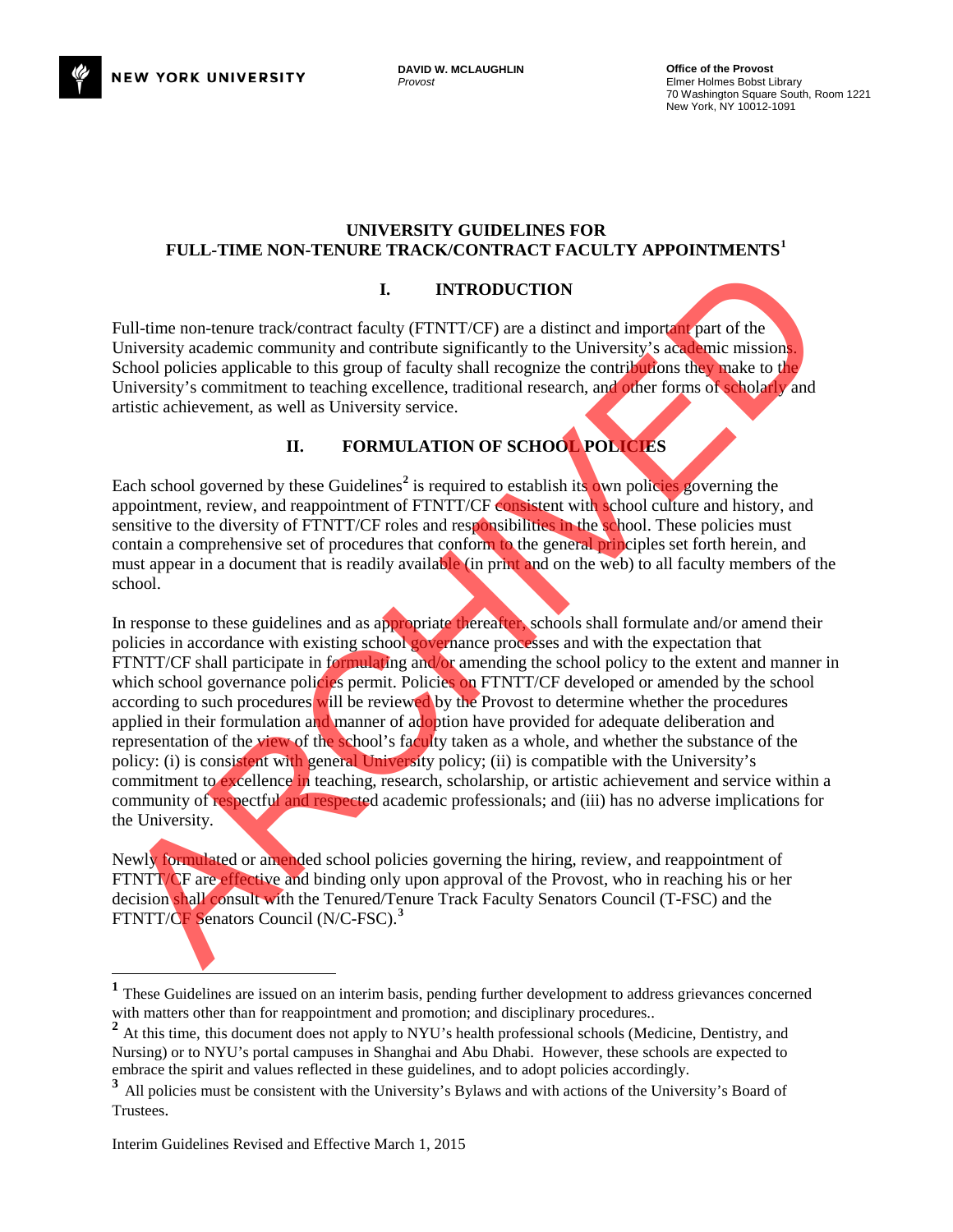Each school shall establish a formal process for conducting a five-year review of the school policy initially approved under these guidelines and for successive reviews of the policy and its implementation periodically thereafter. This review shall include a written report from the school dean to the Provost, who shall consider both the substance of the policy as well as its implementation.

## **III. TITLES AND TERMS OF EMPLOYMENT**

### **Scope of These Guidelines**

These Guidelines apply to Full-Time Non-Tenure Track/Contract Faculty as they are defined in Bylaw 87(a), *Full-Time Non-Tenure Track/Contract Faculty Appointments*. **[4](#page-1-0)** FTNTT/CF "are faculty who are not Tenured/Tenure Track Faculty and who: (i) have full-time appointments at the University; (ii) have titles or appointments that do not prohibit indefinite contract renewals (although promotion within the appointment category, such as from Assistant to Associate, may be required for renewal); and (iii) are not visiting faculty (including persons who have tenure or are on the tenure track at another institution and persons who are on leave from another institution or company."

## **Titles for FTNTT/CF**

FTNTT/CF have an array of titles, which may vary depending on the school, and which may overlap with Other Faculty titles (see Bylaw 88, *Other Faculty*). FTNTT/CF are to be appointed using academic titles from among appropriate titles set forth in University Bylaws at that time and listed among *Nontenure Positions* (Bylaw 89, *Nontenure Positions*). Schools seeking to create materially different academic titles designed to convey FTNTT/CF status must secure the approval of the Provost, who shall consult with the T-FSC and the N/C- FSC and make a recommendation to the Board of Trustees to amend the Bylaws accordingly.

### **Written Contracts**

l

Each FTNTT/CF appointment is to be secured by a written contract, specifying a fixed term, signed by the parties to it, and filed with the school dean and the University Office of Academic Appointments prior to commencement of employment.

Such contracts shall include the following terms negotiated between the faculty member and the appropriate administrator with the authority to do so, and approved by the dean:

- start and end dates of the appointment;
- an indication of whether the faculty member is eligible to be considered for reappointment upon conclusion of the current contract;
- academic responsibilities, compensation, and obligations of the appointment;
- particular responsibilities and benefits; and
- agreement to be bound by applicable University policies.

In accordance with University Bylaw 87(b), *Contracts and Titles,* the appointment of FTNTT/CF automatically terminates at the close of the period of time stipulated in the contract, unless there is an official notice of renewal. By signing the contract, appointees acknowledge that they have received adequate notice of their termination date. Thus, reappointment can be achieved only by a school's taking

<span id="page-1-0"></span>**<sup>4</sup>** Bylaw 87(a) and other Bylaws referenced in this document were approved by the NYU Board of Trustees on June 11, 2014 effective September 1, 2014.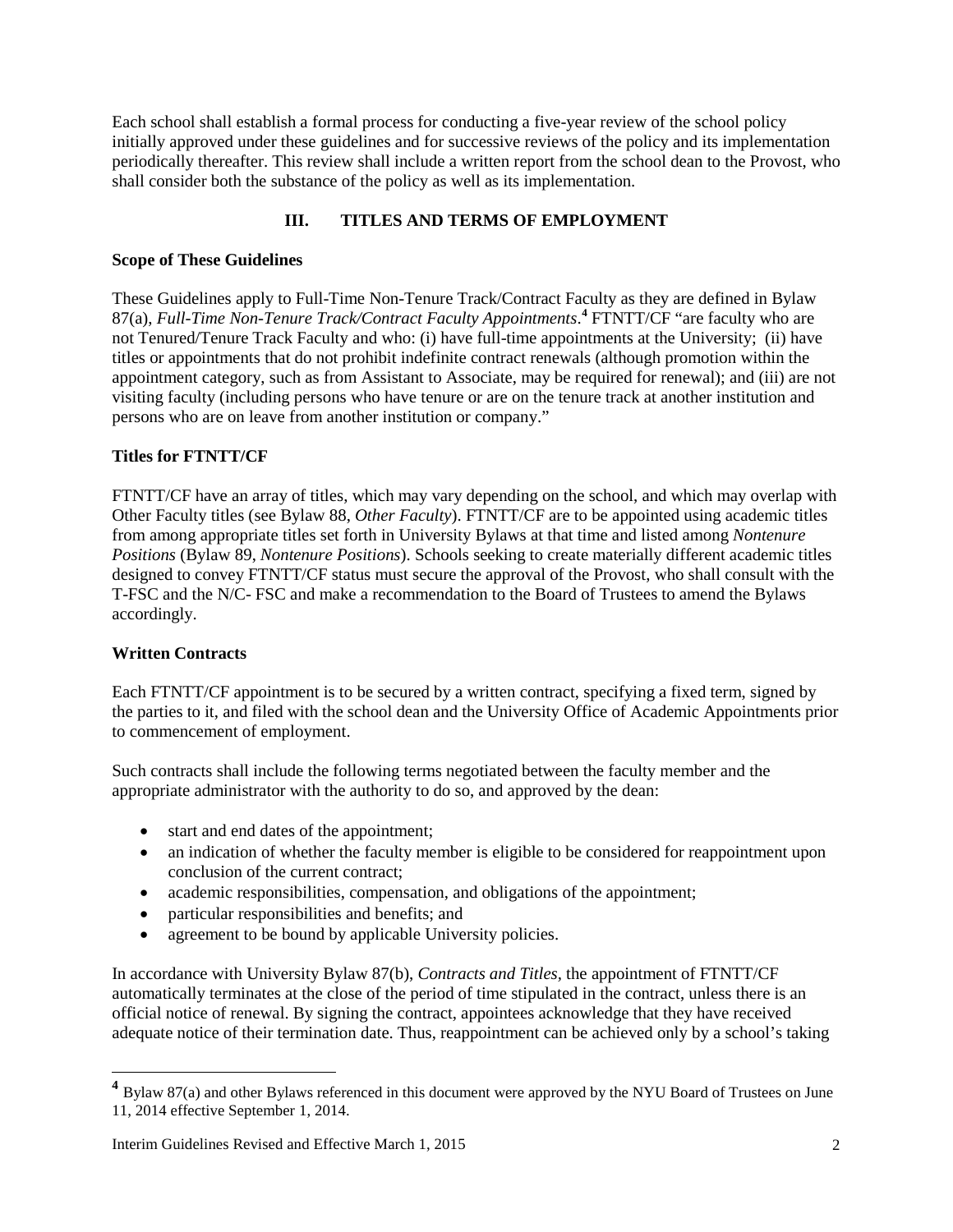affirmative action to do so.

### **Areas of Responsibility**

Responsibilities and assignments for FTNTT/CF vary from school to school and within schools and are normally differentiated by title. Each school shall define and prioritize the responsibilities associated with FTNTT/CF positions and establish performance expectations.

Responsibilities associated with FTNTT/CF appointments typically include some but not necessarily all of the following and need not be restricted to them:

- teaching including, but not limited to, classroom instruction;
- scholarship including, but not limited to, for example, research, publications, creative productions, and performances;
- student advising;
- service including, but not limited to, service to the University community and within and to one's profession; and
- additional academic roles and administrative responsibilities that contribute to the school's or University's educational, research, and service missions.

## **Participation in School Governance**

In accordance with Bylaw 82(c), *Faculty Membership, College and School Governance,* the FTNTT/CF of a school may hold its own faculty meetings and may grant rights of attendance and voting privileges to other categories of faculty of the school, as it determines; and may participate in joint meetings with tenured/tenure track faculty.

Schools are expected to permit FTNTT/CF to be represented within their respective school governance bodies, and to include FTNTT/CF on appropriate committees, except for those involving tenure decisions or those otherwise set aside by University Bylaws as falling within the exclusive domain of tenured and tenure track faculty.

### **Transfer between FTNTT/CF and Tenured or Tenure Track Appointments**

While not prohibited, FTNTT/CF appointments are not normally convertible to tenure track appointments. In rare cases, and then only with provostial approval, a school may choose to convert a non-tenure track position into a tenure track one for which the incumbent is eligible to apply within the search process. In these rare cases, conversion of a non-tenure track position into a tenure track position will not foreshorten an existing contract duration as could occur, for example, if the conversion occurred before expiration of an existing contract and the contractee was not selected for the tenured or tenure track appointment. However, no school policy may prohibit a FTNTT/CF member from applying for and being considered for any tenure track opening that arises within his or her school or elsewhere in the University; nor may any school policy treat his or her doing so with prejudice.

## **IV. HIRING, REAPPOINTMENT, PROMOTION AND PERFORMANCE ASSESSMENT**

### **Excellence in Faculty Appointments**

Appointment processes for FTNTT/CF shall reflect the University's overriding commitment to enhance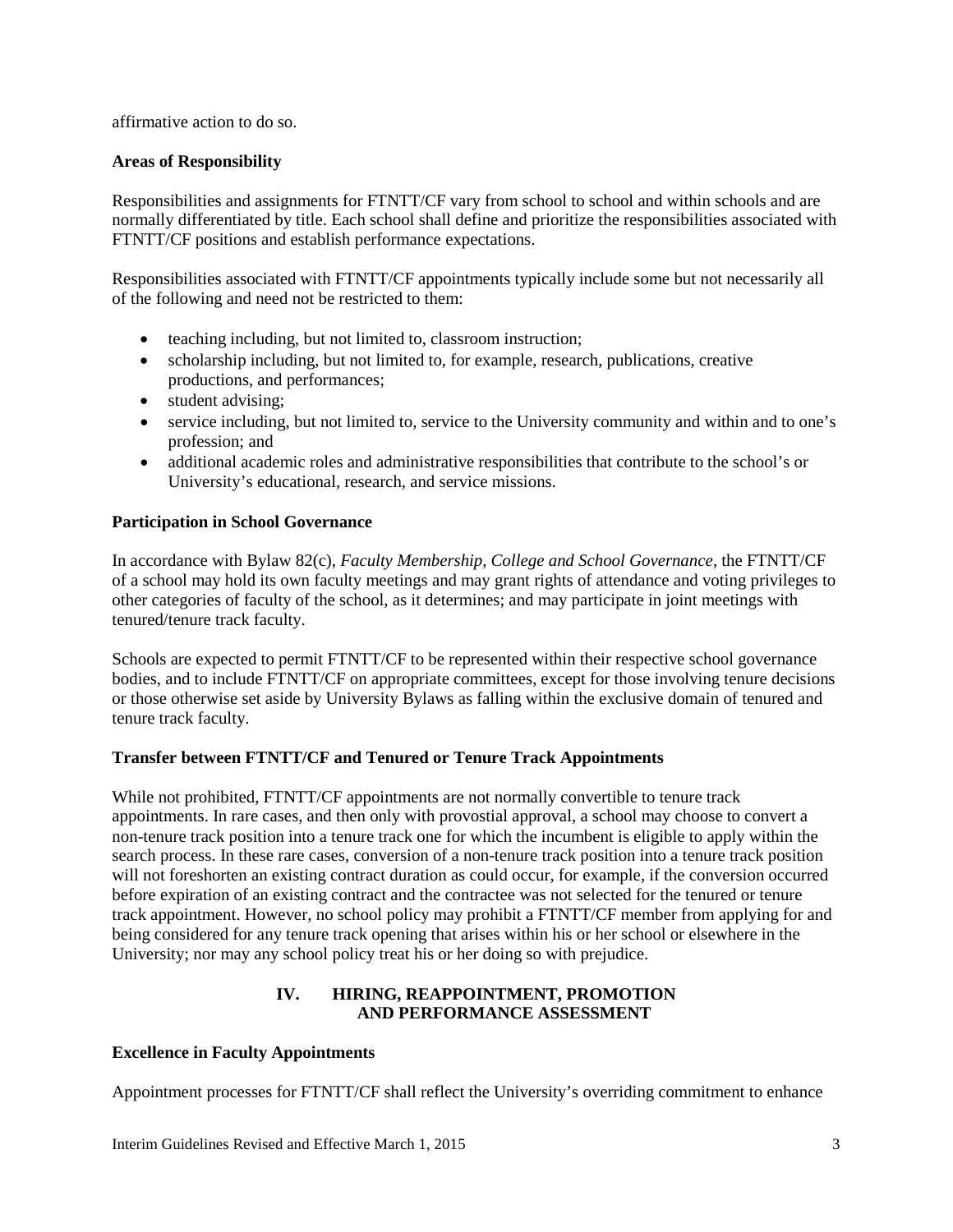academic excellence and to provide students with the best available educational experience. Thus, each FTNTT/CF appointment and reappointment shall be evaluated in the light of the contribution it makes to the distinct excellence of the school including its educational and training programs, and shall exemplify the university's commitment to appoint and retain the best faculty in all disciplines.

## **Hiring Plan and Process**

## **a. Duration of Contracts**

FTNTT/CF appointments that provide for the possibility of extended periods of employment support continuing involvement with students and colleagues and provide an appropriate and desirable element of job security. Thus, wherever possible, schools are encouraged to reduce reliance on one-year contracts. However, in addition to providing schools with an essential degree of flexibility, one-year contracts may be programmatically and academically desirable in a number of schools and academic programs within schools; school policies shall include a rationale for a FTNTT/CF title(s) that carries a one-year appointment.

Full-time contract faculty members are to be hired within the context of the school's long-term strategic planning for faculty academic programming, which is approved by the Provost. This is true for one-year as well as multi-year contracts.

## **b. Hiring Practices**

Hiring practices for FTNTT/CF shall be transparent and fair. The process shall include involvement of department and school committees and deans, in accordance with school governance processes. Schools are expected to include FTNTT/CF in the hiring process for full-time contract faculty.

## **Reappointment and Promotion**

## **a. Eligibility and Criteria for Reappointment and Promotion**

Faculty appointed under both one-year and multi-year full-time contracts may be eligible for reappointment. Contracts will specify whether this is the case. Schools are encouraged to provide regular written feedback to faculty on multi-year contracts regarding their performance.

Each school shall establish clear processes for reappointment and promotion. Each school shall set exacting standards embodying the highest levels of achievement that ensure the distinct excellence of the school's educational and training programs. Review for reappointment and promotion shall consider curricular and structural changes and improvements in academic programs. Even in those cases in which a candidate satisfies the appropriate standards of achievement, the decision to reappoint or promote may be impacted by curricular and structural changes and improvements in academic programs.

Where a position is to be eliminated at the end of the contract term and there is no similar position open, there is no reappointment process; however, the faculty member may request a performance review for career development to be conducted within a time framework specified by the school.

## **b. Reappointment for Multi-Year Full-Time Contracts of Three Years or More**

These guidelines distinguish between reappointment processes governing multi-year full-time contracts and one-year full-time contracts.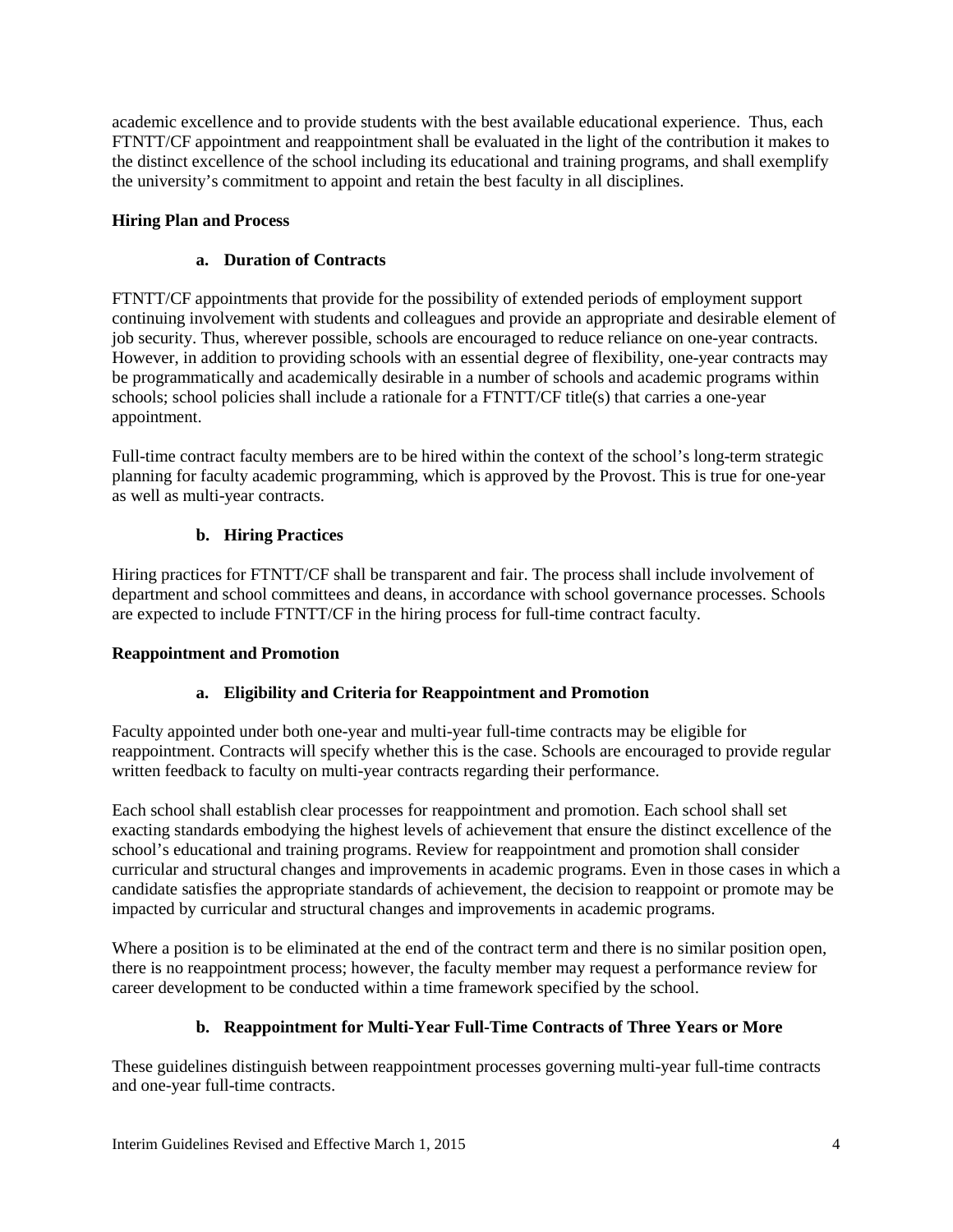In the case of multi-year full-time contracts of three years or more, reappointment requires a formal review process. The process shall be conducive to insuring that candidates for reappointment and promotion exhibit the highest level of performance and achievement – whether in teaching, the creative arts, or traditional scholarship and research.

Review for reappointment/non-reappointment is conducted in the penultimate year of the initial term of appointment and shall be completed by the end of that penultimate year. In the event of a decision to reappoint, the FTNTT/CF shall complete the remainder of his/her term and shall be reappointed, normally, for another multi-year term. In the event of a decision to not reappoint, the contract faculty member shall be notified of the intention to not reappoint no later than August  $31<sup>st</sup>$  of the penultimate year, and shall continue to be under contract for the final year.

Each school process for review of full-time multi-year contracts of three years or more, including promotion reviews, must include:

- a review committee, which is advisory to the dean and/or unit head, and rules determining how the committee is to be constituted;
- a statement of the academic criteria in the areas of teaching, program development, the creative and performance arts (where appropriate), department and school service, and research and scholarship (where appropriate) that will guide the committee's evaluation;
- the criteria of assessment in effect at the time, which shall be available to the faculty in print and on the web;
- a published and widely available calendar for department/school-level reviews and communication to faculty members that accords fair and timely notice of a review to take place and of its outcome. Schools may have different administrative calendars; however, all schools shall provide adequate notice for individuals to pursue alternative employment in the event of a negative decision;
- the grounds for stopping the contract clock for reasonable cause, e.g., medical, personal, as primary caregiver for child, spouse, parent, same-sex domestic partner, or by contractual stipulation or negotiation; and
- the grounds for grievance and appeal as laid out in this document (below, Section V.).

In addition to formal reviews at the time of potential reappointment, each FTNTT/CF member on a multiyear contract of three years or more shall annually submit to his/her dean an activity report, comparable in scope to reports required of tenured/tenure track faculty (T/TTF) but as appropriate for FTNTT/CF appointments, whose format shall be designed in accordance with school policy as in effect at that time.

In addition, schools may wish to carry out formal performance assessments from time to time in the course of multi-year appointments that are longer than three years.

## **c. Reappointment for Continuous Service on One-Year or Two-Year Full-Time Contracts**

Though no reappointment can proceed without a performance assessment, numerous factors render the sort of formal review appropriate for multi-year appointments inapt in the case of faculty on one- or twoyear contracts being considered for reappointment. Each school must formulate a policy that provides for appropriate assessment criteria adequate to determine whether reappointment is warranted. Criteria may include evaluation of classroom performance, review of curricular materials, and the like.

As is the case in multi-year contracts, eligibility to be considered for reappointment does not guarantee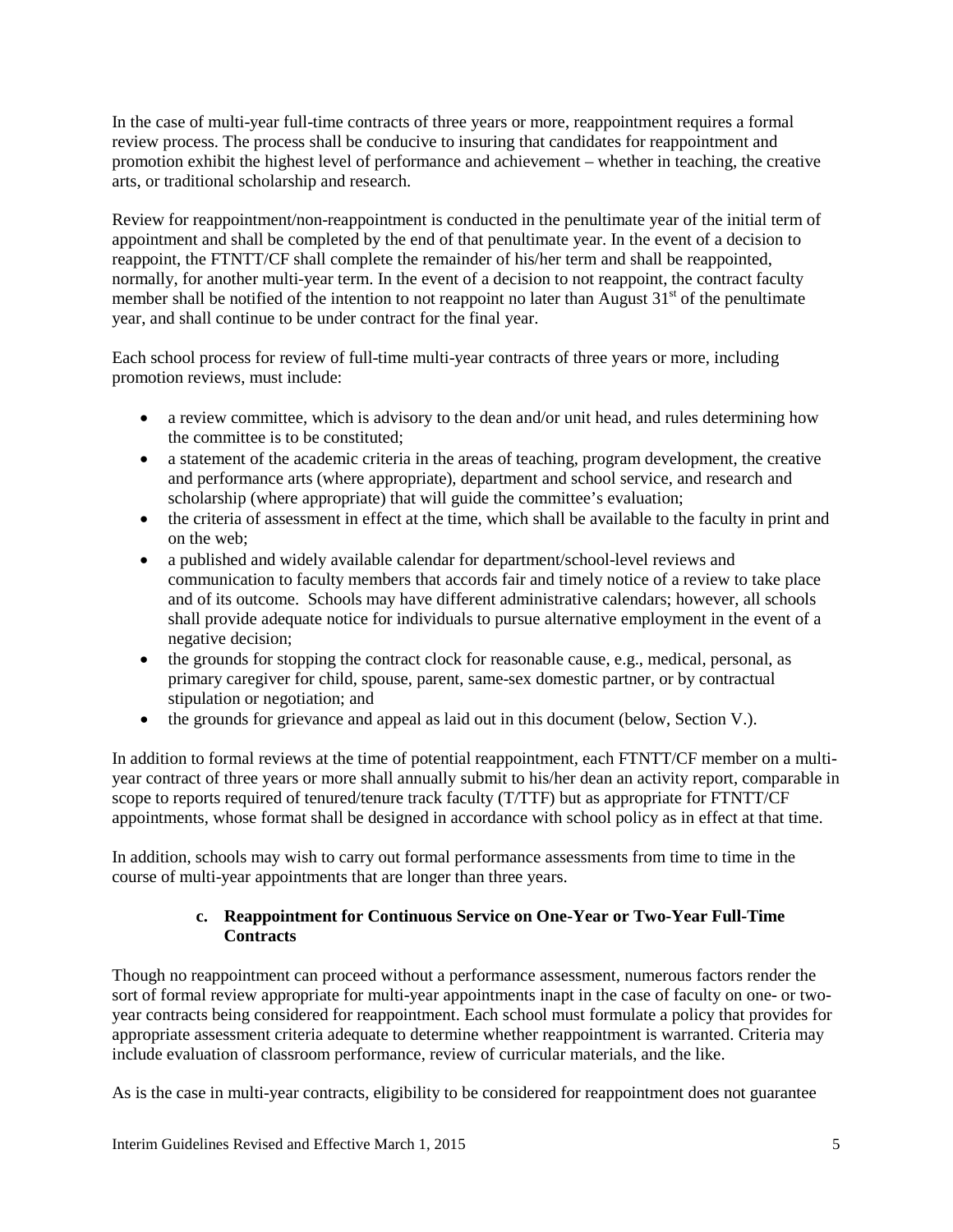### reappointment.

FTNTT/CF may be reappointed to a series of one-year or two-year full-time contracts. In the first semester of the third year of continuous appointments, a FTNTT/CF member shall be subject to formal review comparable to those to which faculty members on longer multi-year contracts are subject. The process governing third-year reviews of faculty on continuous contracts shall include:

- a review committee, which is advisory to the dean and/or unit head, and rules determining how the committee is to be constituted;
- a statement of the academic criteria in the areas of teaching, program development, the creative arts (where appropriate), department and school service, and scholarship (where appropriate) that will guide the committee's evaluation;
- the criteria of assessment in effect at the time, which shall be available to the faculty in print and on the web;
- a published and widely available calendar for department/school-level reviews and communication to faculty members that accords fair and timely notice of a review to take place and of its outcome. Schools may have different administrative calendars; however, all schools shall provide adequate notice for individuals to pursue alternative employment in the event of a negative decision. Normally, a FTNTT/CF must be notified of the intention not to be reappointed no later than March 1<sup>st</sup> of the final year of the contract, if the appointment is to be terminated on August  $31<sup>st</sup>$ . Normally, a FTNTT/CF whose period of appointment is due to terminate on a date other than August  $31<sup>st</sup>$  must be notified of the intention not to be reappointed no later than 180 days prior to the termination date;
- $\bullet$  the grounds for stopping the contract clock for reasonable cause (e.g., medical, personal, as primary caregiver for child, spouse, parent, same-sex domestic partner, or by contractual stipulation or negotiation); and
- the grounds for grievance and appeal as laid out in this document (below, Section V.).

## **V. GRIEVANCES RELATED TO REAPPOINTMENT AND PROMOTION OF FTNTT/CF**

The purpose of these Guidelines is to establish University procedures by means of which FTNTT/CF can seek redress of their grievances. A grievant must be a faculty member of New York University when he or she initiates the appellate grievance procedure under Section V.e., Appeal from a Dean's Decision on Reappointment and Promotion.

### **a. Principles**

Each school shall have a formal and written grievance policy that is widely available and easily accessible to faculty, reflective of the distinctive culture of the school, responsive to the University's commitment to academic excellence and to its responsibility to provide students with access to an excellent education, and cognizant of its responsibility to faculty to afford them due process and a fair hearing of their complaint. Each such policy must identify who is permitted to grieve, what can be grieved, the grounds upon which grievances are to be judged, and the procedures for doing so.

To guide the schools, these Guidelines set forth and clarify applicable University policy and processes with respect to reappointment of FTNTT/CF. These guidelines complement the *[Faculty Grievance](http://www.nyu.edu/faculty/governance-policies-and-procedures/faculty-handbook/the-faculty/other-faculty-policies/faculty-grievance-procedures.html)  [Procedures](http://www.nyu.edu/faculty/governance-policies-and-procedures/faculty-handbook/the-faculty/other-faculty-policies/faculty-grievance-procedures.html)*, cited in the Faculty Handbook, which apply to tenured/tenure track faculty. The following guidelines for grievances related to reappointment and promotion of FTNTT/CF are similar to those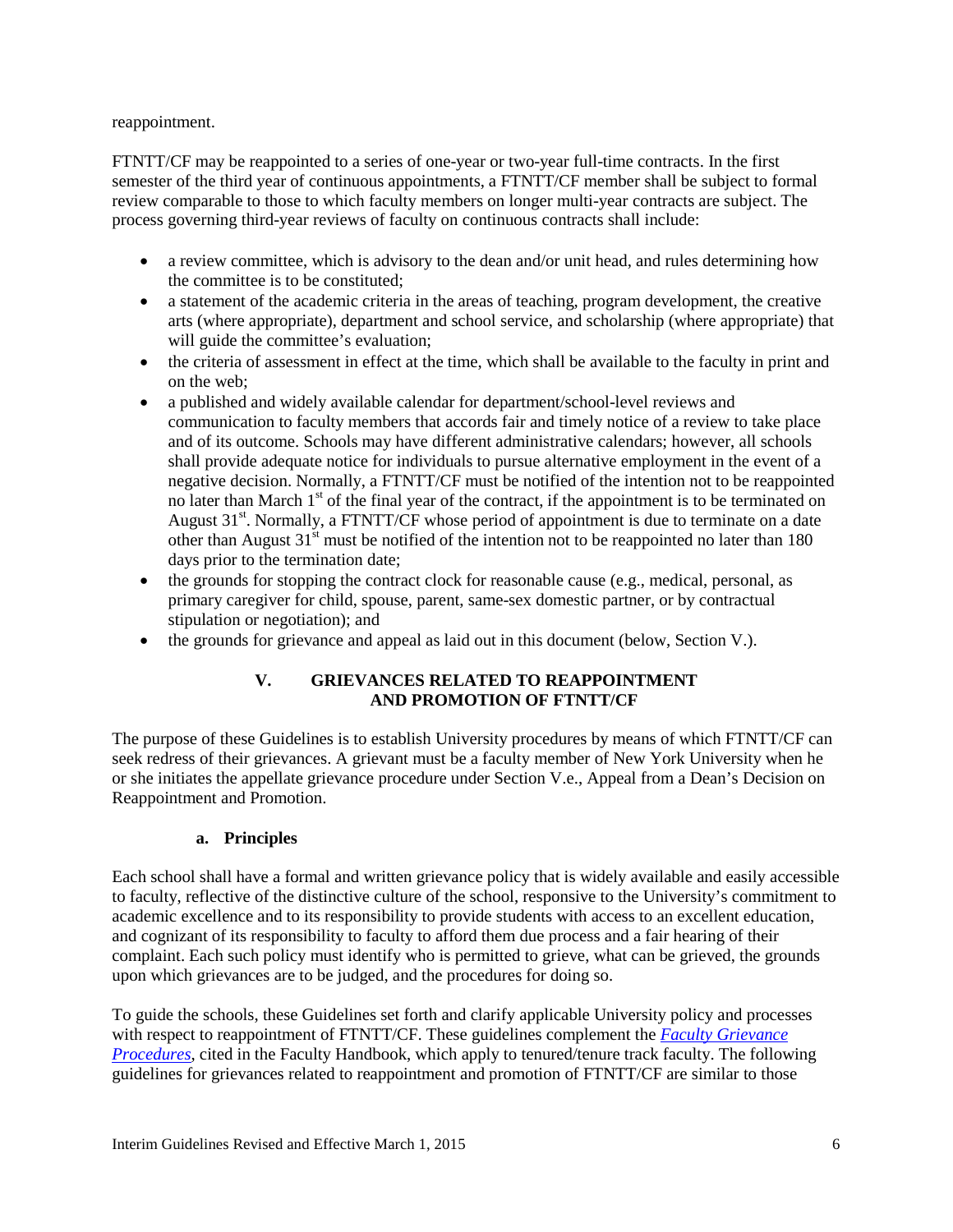Procedures but clarify who can grieve, and provide for the participation of FTNTT/CF on school grievance committees and in the appeal process.

School policies should also address grievances on other matters such as duties, salaries, perquisites, and working conditions. University compliance and workplace policies govern grievances on a range of additional matters.

## **b. Grievances Relating to Reappointment and Promotion**

Grievances related to reappointment and promotion of FTNTT/CF are restricted to allegations of procedural defects and irregularities. Outcomes of the review process or decisions reached through the review process can be grieved only to the extent that they involve violation of University-protected rights of faculty members. Thus, a grievance must allege that 1) the procedures used to reach the decision were improper, or that the case received inadequate consideration; or 2) that the decisions violated the academic freedom of the faculty member in question, in which case the burden of proof falls to the grievant. A school's decision to not undertake the reappointment process where a position is to be eliminated at the end of the contract term and there is no similar position open is not the basis for a grievance.

# **c. Who Can Grieve**

A FTNTT/CF member whose contract is non-renewable or who is not eligible for reappointment cannot grieve a decision not to reappoint.

Individuals on multi-year contracts of three years or more who are subject to a review process to determine whether they are to be reappointed do have a right to grieve the process in the event it leads to a negative decision with respect to reappointment or promotion or the terms of reappointment or promotion; and they are entitled to grieve in the event they are denied reappointment without review for reasons other than elimination of the position.

Faculty on continuous one-year or two-year appointments are similarly entitled to grieve the process in the event the third-year review process leads to a negative decision; and they are entitled to grieve the process in the event they are not reappointed after a third year review when a review had been explicitly promised in connection with the possibility of reappointment subject to it, but was not undertaken for reasons other than elimination of the position.

FTNTT/CF who are subject to a review process to determine whether they are to be promoted have a right to grieve the process in the event it leads to a negative decision.

# **d. The School Grievance Process**

It is expected that most grievance cases shall be settled within each school; and that attempts shall be made to settle the dispute by informal discussions between the concerned parties, possibly with the assistance of mediators.

If a faculty member's grievance is not settled informally at a level below the dean, or by the dean himself or herself, the faculty member may appeal to the dean to convoke the grievance committee of the school or faculty. Each school or faculty shall designate a faculty committee to hear grievances in order to advise the dean. Unless otherwise authorized in the school's policy and approved by the Provost, each school shall either establish a new standing faculty committee for FTNTT/CF grievances, which will include senior FTNTT/CF and T/TTF elected by the voting members of the faculty; or shall expand its existing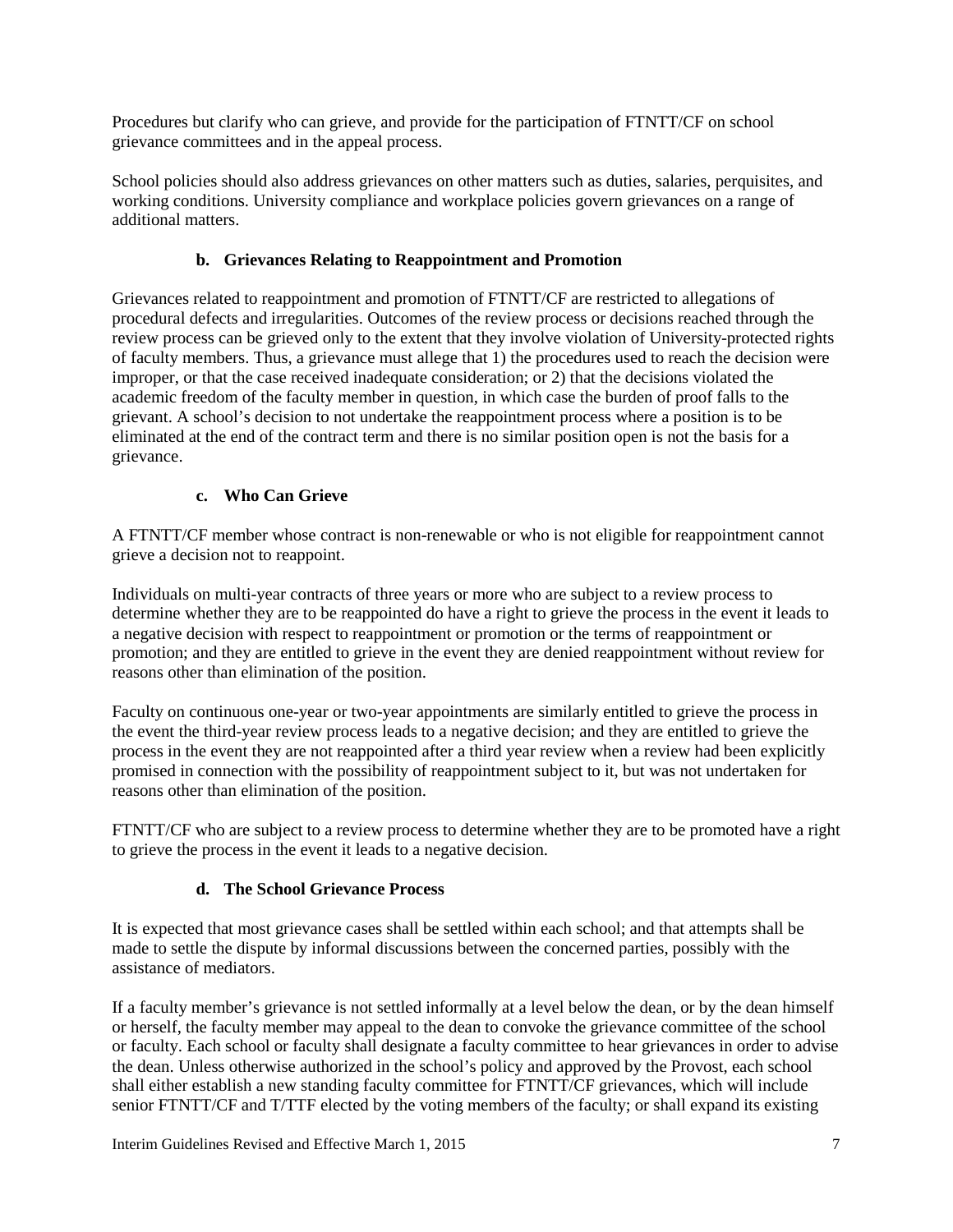standing grievance committee for T/TTF to include (elected) senior FTNTT/CF who shall participate in hearing and evaluating only those grievances that are filed by FTNTT/CF. The faculty grievance committee(s) shall not include departmental chairpersons or department heads or any faculty member whose primary assignment is administrative.

The dean shall convoke the committee within fifteen working days of receiving the faculty member's appeal. In any instance in which the dean has not so convoked the grievance committee, the faculty member has the right to bring it to the attention of the Office of the Provost. An exception to this may be made only with the consent of the grievant, the dean and the Provost.

The grievance committee does not judge the professional merits of the case, but considers the grounds specified above (Section b. Grievances Related to Reappointment and Promotion). After obtaining the recommendation of the grievance committee, the dean shall decide the case and in writing shall notify the concerned parties and the grievance committee of his or her decision, together with reasons therefore, and information on the procedure for appeal.

## **e. Appeal from a Dean's Decision on Reappointment, or Promotion**

Appeals from a dean's decision can be made only on the following grounds: a) that the procedures used to reach the decision were improper, or that the case received inadequate consideration; or b) that the decisions violated the academic freedom of the person in question, in which case the burden of proof is on the faculty member.

A faculty member intending to make such an appeal shall indicate such intention in writing to the Provost, specifying all grounds for and materials in support of the appeal within 15 days after receiving written notification of the dean's decision. An exception to this may be made only with the consent of the grievant, the dean, and the Provost.

Where such an appeal is made, the dean shall transmit to the Provost a report of the proceedings in the case at its earlier stages. The Provost shall in each case obtain the advice of an advisory committee drawn from a standing committee that shall consist of the members of the N/C-FSC Grievance Committee and the T-FSC Grievance Committee; in each case committee members shall be selected by the relevant faculty senators council but need not necessarily be members of the particular council. The FTNTT/CF Grievance Advisory Committee shall consist of three members, none of whom are from the grievant's school: one from the N/C-FSC standing committee, one from the T-FSC standing committee, and one senior administrator selected by the Steering Committee of the N/C-FSC.

The FTNTT/CF Grievance Advisory Committee shall hold a hearing and shall complete its deliberations and notify the Provost of its recommendations preferably within 30 days of the close of the hearing, but in any case within sixty 60 days. The FTNTT/CF Grievance Advisory Committee shall at all times follow the requisites of fair and equitable hearing, but it is not to be restricted by the technical rules of evidence or the formality of the adversary proceeding as in a court trial. In each case, the Committee shall determine its own procedure, adapting the requirements of the particular case to the equity of the situation. This shall include, for example, the question of a record of the hearing, the examination of witnesses, the schedule and public nature of meetings, etc. The grievant, however, may determine whether he or she shall have the aid of an advisor or counsel.

The FTNTT/CF Grievance Advisory Committee shall not judge professional merits, but only ascertain whether procedural safeguards have been observed. Evidence that a decision appealed is so arbitrary that it has no rational foundation may be considered on the issue of "inadequate consideration."